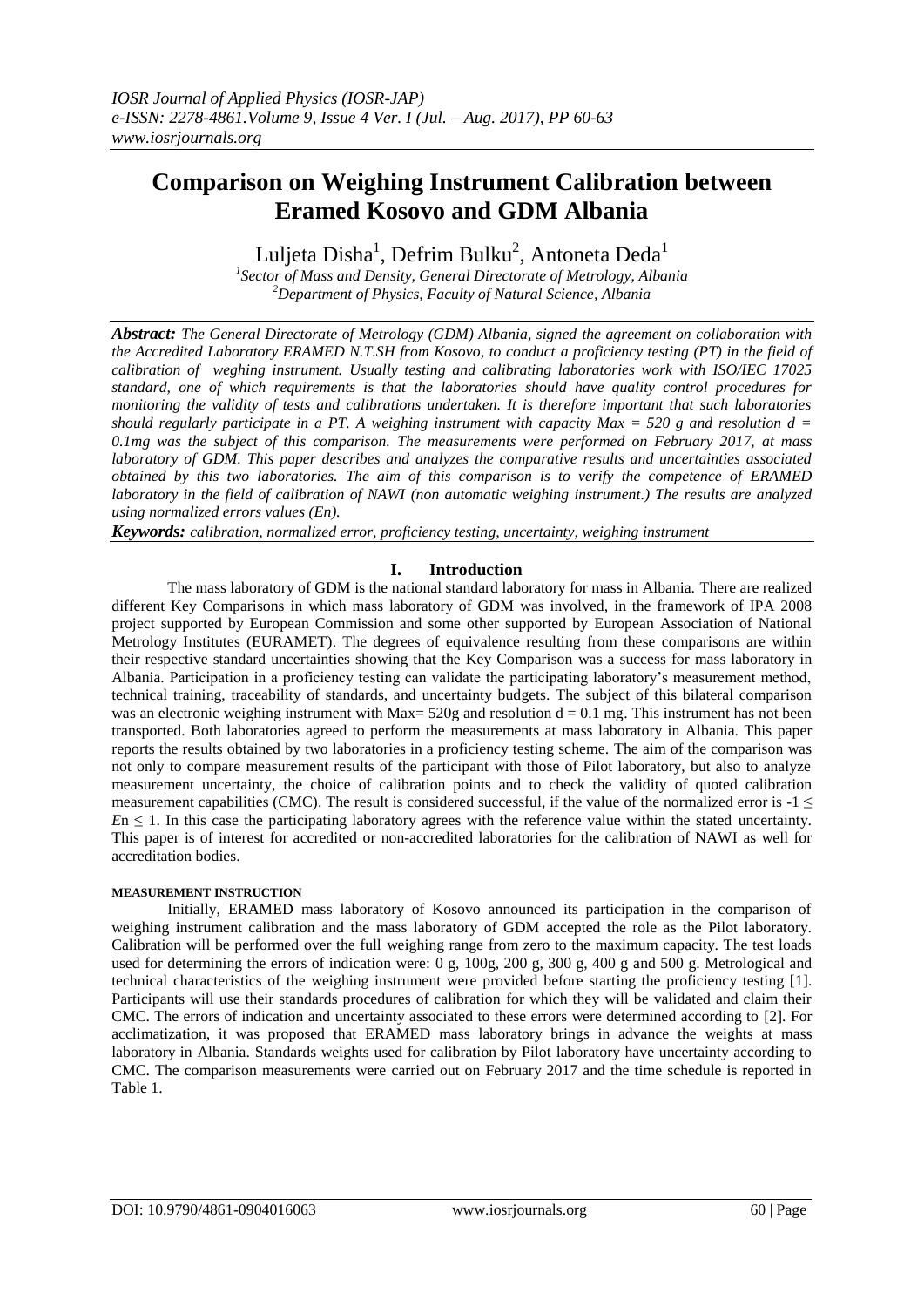| Time - start     | Time - end       | Time periods<br>Working days | Action                                                        |
|------------------|------------------|------------------------------|---------------------------------------------------------------|
| 01 February 2017 | 14 February 2017 | 14 days                      | Preparation of technical protocol PL<br><b>GDM</b>            |
| 14 February 2017 | 15 February 2017 | 2days                        | <b>Measurements from ERAMED</b><br>Laboratory                 |
| 16 February 2017 | 22 February 2017 | 7 days                       | Measurements from Pilot Laboratory                            |
| 24 February 2017 | 30 April 2017    | 35 days                      | Analyses of results and final report from<br>Pilot Laboratory |

**Table** 1 Time schedule of comparison

In order to be in the same conditions of calibration performance, both laboratories will do the adjustment of the weighing instrument before calibration according to the user manual.

For the calibration of the balance the Pilot laboratory used direct comparison method with standard weights having nominal mass and accuracy class presented in the Table 2. The standard weights used by ERAMED laboratory are shown in Table 3

**Table 2** Standard weights used for calibration by GDM mass laboratory

| Nominal<br>value   | Manufacturer | Serial<br>$\mathbf{r}$<br>Number | Identification | Class          | $Jncertainty$ (U) | Traceability/Certificate |
|--------------------|--------------|----------------------------------|----------------|----------------|-------------------|--------------------------|
| 500g<br>$\sigma =$ | HAIGIS       | 7259                             | LM-07/03       | E <sub>2</sub> | (4.0 - 95) µg     | LM-1116G-223 GDM         |

**Table 3** Standard weights used for calibration by ERAMED mass laboratory

| Nominal value | Manufacturer     | Serial<br>Number | Identification | Class | Uncertainty      | Traceability/<br>Certificate |
|---------------|------------------|------------------|----------------|-------|------------------|------------------------------|
| $mg-1$ kg     | <b>SARTORIUS</b> | 26629505         | Inv. $Nr-026$  | E2    | $(3.0 - 500)$ µg | BoM Macedonia<br>12.2016     |

Standards weights used for calibration by Pilot Laboratory have the form and accuracy according to [3] and are traceable to the primary mass laboratory of GDM. Repeatability was determined at 500g and 200g. For each load, ten measurements were performed. The test of eccentricity is performed at 200g. The error of indication and uncertainty associated to these errors were determined according to equation (1) and (2) respectively. For loading the balance, both laboratories have opted to load the balance only once, increasing, by steps with unloading between the separate steps, corresponding to the majority of uses of the instruments for weighing single loads.

$$
E_j = I_j - m_{ref} \tag{1}
$$

*I*j - the indication of the balance

 $m_{ref}$  - is conventional mass of the reference weights

$$
U(E) = 2u(E) = \sqrt{\frac{d_0^2}{12} + \frac{d_L^2}{12} + s^2(I) + u_{\text{ecc}}^2 + u^2(m_{\text{ref}})}
$$
(2)

The signification of the terms from the formula (2) is explained in Fig.1 [4].



**Figure1** Ishikawa diagram of uncertainty components in the calibration of the balance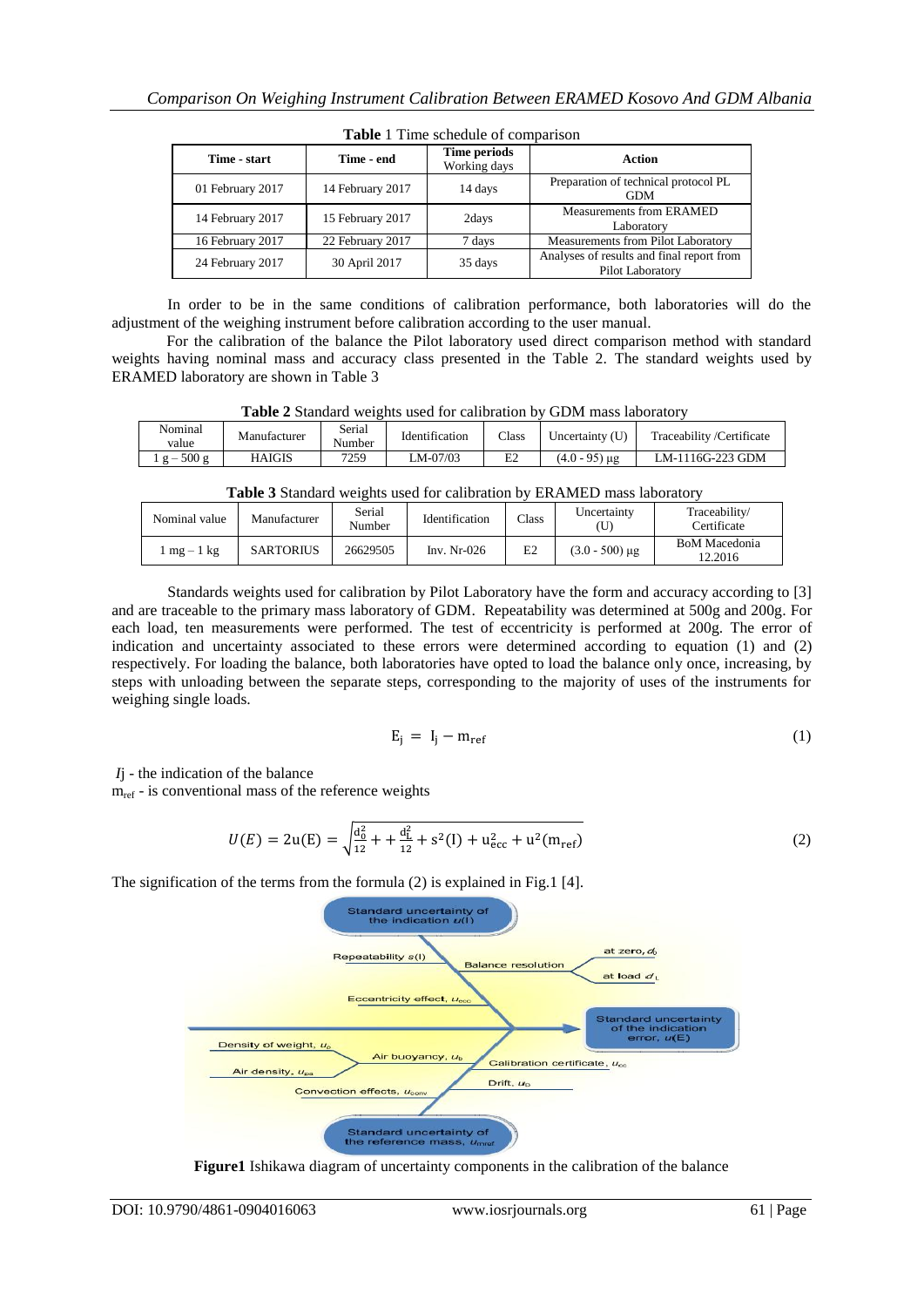# **II. Analyses And Results Of Comparison**

After completion of the measurements, the measurements results of participant laboratory were sent to the scheme coordinator in the required format of the proficiency test protocol, in a period of 7 working days. Then, the Pilot laboratory performed the analysys of results. Consistency of the test is considered satisfactory when the probably test of the results for participant  $\chi^2$  is fulfilled [5].

According to the analyses of Pilot laboratory the condition  $Pr{\chi^2(v) > \chi^2_{\text{obs}}} < 0.05$  is fulfied for each load. Depending on the evaluation procedure used, the reference value is defined as the weighted mean of Pilot laboratory measurements according to equation (3) [5].

$$
\Delta m_{ref} = \frac{\sum_{i=1}^{N} \frac{\Delta m_{c-p}}{u(\Delta m_{c-p})^2}}{\sum_{i=1}^{N} \frac{1}{u(\Delta m_{c-p})^2}}
$$
(3)

where  $\Delta m_c$ 

In order to carry out consistency checks of the results the uncertainty in the reference value has been calculated also according to the methods described by [5] with equation (4).

$$
u(\Delta m_{c-ref}) = \frac{1}{\sum_{i=1}^{N} \frac{1}{u(\Delta m_{c-p})^2}}
$$
(4)

where:  $U_{(\overline{\Delta m_w})} = U_{(\Delta m_{ref})} = U_{Ref}$ 

In Table 4 below are presented all the components of uncertainty reported by the participant laboratory and by the Pilot laboratory.

| (Standard) uncertainty contributions (mg)                   |                     |            |               |
|-------------------------------------------------------------|---------------------|------------|---------------|
| Uncertainty component                                       | Symbol              | <b>GDM</b> | <b>ERAMED</b> |
| Repeatability                                               | (s)                 | X          | X             |
| Resolution (0 load)                                         | $u(R_0)$            | X          | X             |
| Resolution (L load)                                         | $u(R_L)$            | X          | X             |
| Uncertainty due to eccentricity effect                      | $u(\Delta_{mecc})$  | X          | X             |
| Uncertainty of the indication                               | u(I)                | X          | X             |
| Uncertainty due to mass standards                           | $u(\Delta_{mc})$    | X          | X             |
| Uncertainty due to drift of mass standards                  | $u(\Delta_{mD})$    | X          | X             |
| Uncertainty due to buoyancy correction                      | $u(\Delta_{m}B)$    | X          | X             |
| Uncertainty due to convection effect                        | $u(\Delta_{mconv})$ | X          |               |
| Standard uncertainty of the error of indication $u_c$ (k=1) | u(E)                | X          | X             |

**Table 4** The ccomponents of uncertainty reported by ERAMED and Pilot laboratory

Table 5 presents the errors of indication "*E*", calculated according to formula (1) and the expanded uncertainty "*U*" (k = 2) associated with these errors, calculated according to formula (2), reported by Pilot Laboratory and ERAMED laboratory

Table 5 The errors of indication "E" and expanded uncertainty "U" reported by GDM and ERAMED laboratory

| Load | Laboratory |            |               |         |  |  |
|------|------------|------------|---------------|---------|--|--|
|      |            | <b>GDM</b> | <b>ERAMED</b> |         |  |  |
| (g)  | E(g)       | U(g)       | E(g)          | U(g)    |  |  |
|      | 0.00000    | 0.00010    | 0.00000       | 0.00012 |  |  |
| 100  | 0.00050    | 0.00011    | 0.00060       | 0.00024 |  |  |
| 200  | 0.00109    | 0.00013    | 0.00120       | 0.00042 |  |  |
| 300  | 0.00159    | 0.00018    | 0.00180       | 0.00095 |  |  |
| 400  | 0.00223    | 0.00022    | 0.00250       | 0.00123 |  |  |
| 500  | 0.00310    | 0.00026    | 0.00360       | 0.00164 |  |  |

## **1.1 Normalized errors of the reported values and degrees of equivalence for participant laboratory**

A tool often used in analyzing the results from interlaboratory comparisons is the normalized error *E*n, which takes into account both the result and its uncertainty. The normalized error is calculated according to equation  $(5)$  [5]:

$$
E_{n} = \frac{(\Delta mc_{i} - \overline{\Delta m}_{c-ref})}{\sqrt{\left(u_{(\Delta mc_{i})}^{2} + u_{(\Delta m_{c-ref})}^{2}\right)}}
$$
(5)